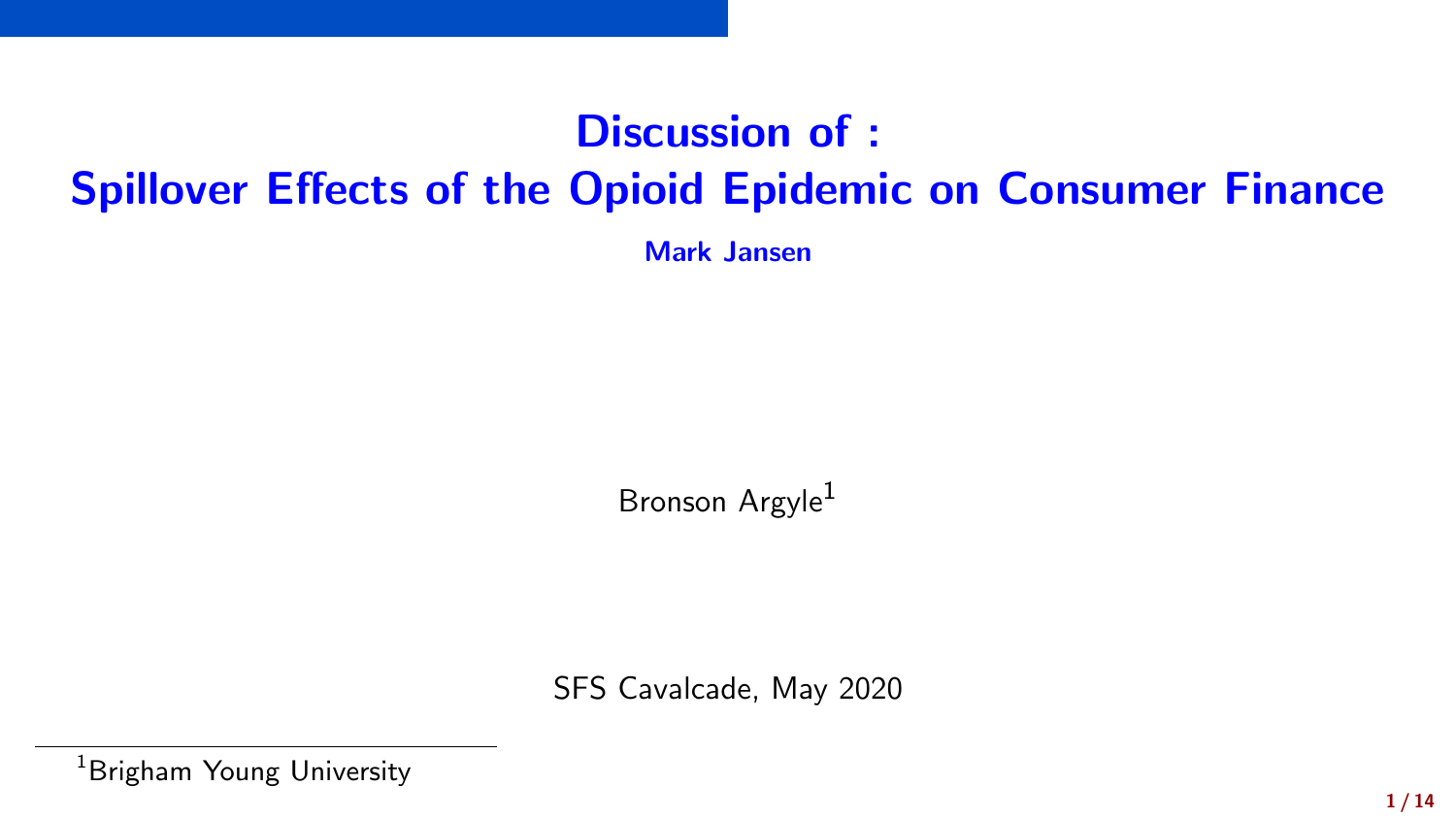#### <span id="page-1-0"></span>What's the Basic Idea?

- Examine the effect that opioid abuse has on subprime auto loans:
	- the effects of opiod abuse on loan performance, and
	- the externalities of opioid abuse on subprime auto loan pricing, i.e.
		- the ability to price auto loans using traditional credit quality metrics in the face of opioid abuse.
- Exploit legalization of marijuana (Washington, Colorado, and Oregon) as an instrument for opioid use.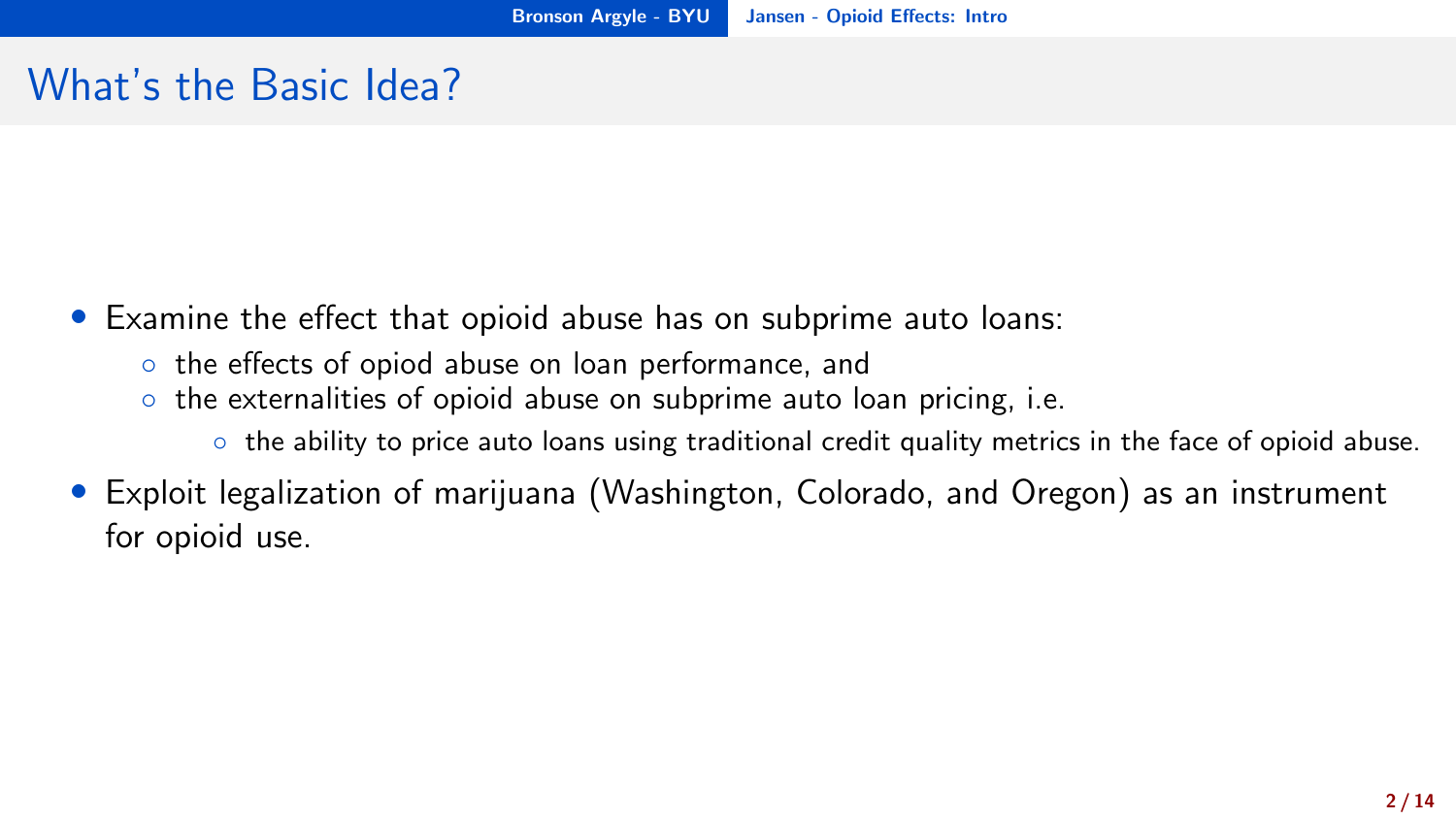How does this relate to the active literature and other popular work in this space?

- Foundations of the Opioid Crisis
	- Paulozzi et al. (2014), Case & Deaton (2015, 2017), Charles et al. (2018), Fernandez & Zejcirovic (2018), Finkelstein et al. (2018), Ruhm et al. (2018).
- Effects of the Opioid Crisis
	- Florence et al. (2016), Monnat (2016), Harris et al. (2017), Krueger (2017), Currie et al (2018), Hitchcock, D. (2018), Radel et al. (2018), Cornaggia et al. (2019), D'Lima & Thibodeau (2019), Ouimet et al. (2019), Darolla & Tyler (2020).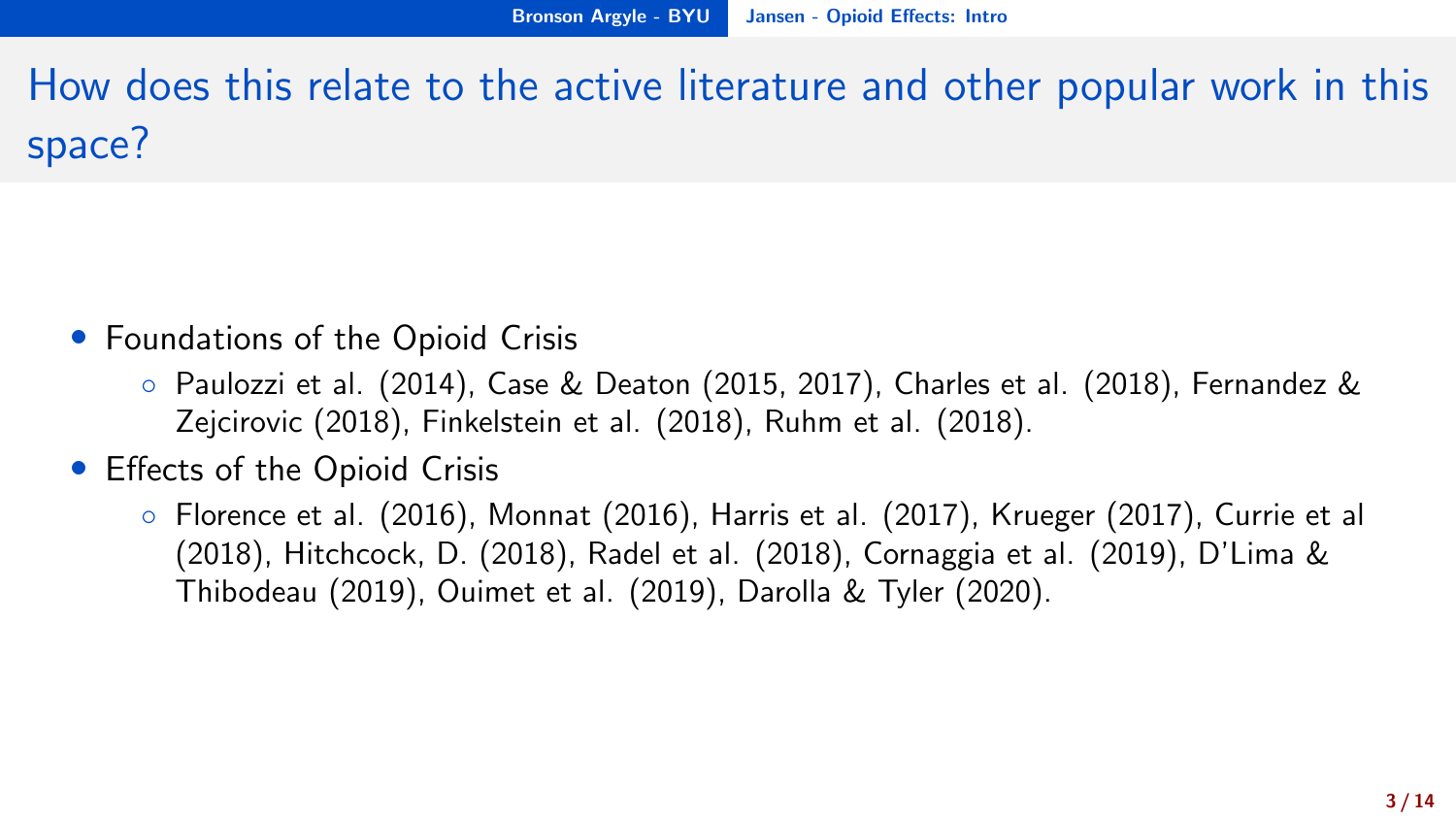#### Comments Outline

- Counterfactual/null hypothesis
- Specification/identification and potential endogeneity
- Context/smaller suggestions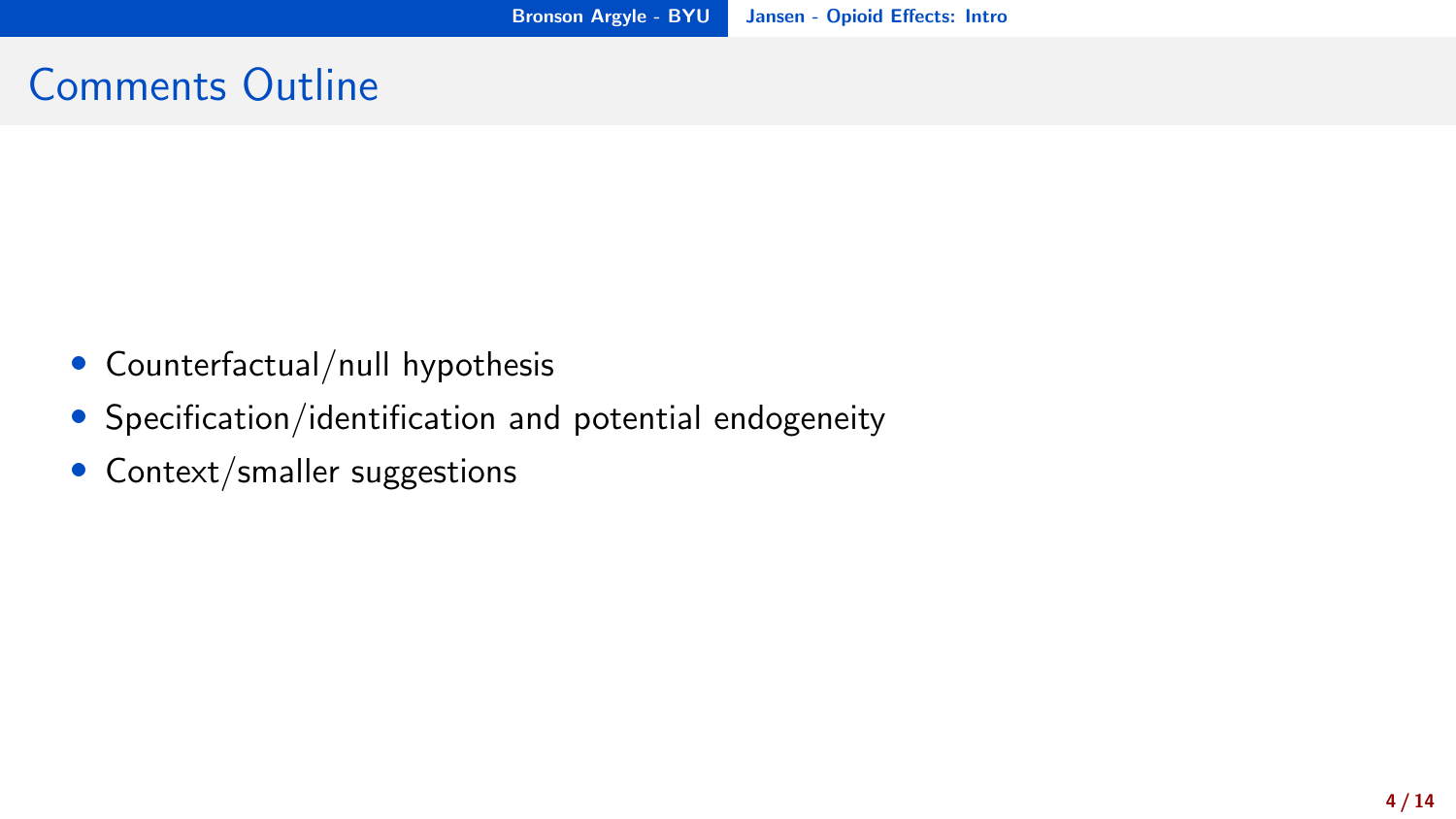### <span id="page-4-0"></span>What is the null Hypothesis?

- What's the counterfactual? That opioid abuse has no equilibrium effects on loan performance and pricing?
	- Should we be surprised at the fact that addiction risk is priced in a pooling equilibrium?
	- or is the fact that we are in a pooling equilibrium the point?
- Is there a policy or friction with which this exercise helps us grapple? Can we microfound the increase in drug-related default? (lose job? expensive inelastic preference? secondary psychological effects like increased ambivalence?).
- If this is less about the signs and more about the magnitudes, then getting the magnitudes right becomes very important if we want this elasticity measurement to inform policy.
	- Let's push on the identification strategy a little bit.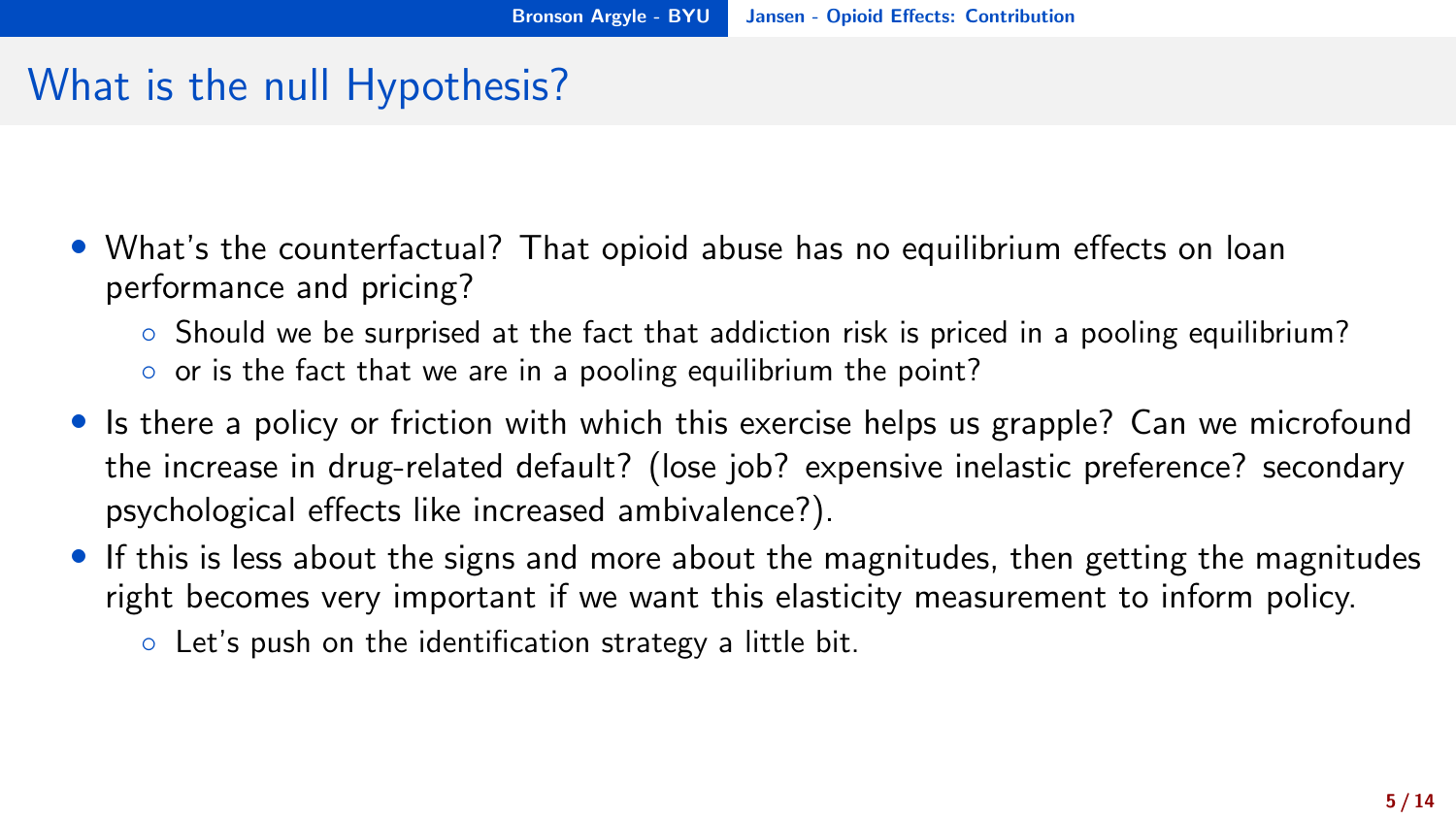## <span id="page-5-0"></span>**Specification**

• The author regresses Default outcomes onto opioid abuse rates for marijuana-legal and marijuana-illegal states controlling for a predicted default rate (a hedonic regression of default onto borrower characteristics). My gut would be a more straight down the fairway DiD:

$$
\begin{array}{rcl}\n\mathbb{I}[Default] & = & \beta^1 treat_{\text{marijuana}-\text{legal}} \times post_{t>2011} \\
& & + \beta^2 post_{t>2011} + \beta^3 treat_{\text{marijuana}-\text{legal}} \\
& & + borrower_{\text{controls}} + \delta_{\text{county}} + \delta_{\text{year}} + \epsilon.\n\end{array}
$$

- If the reason for using a predicted default rate is because we think that the loadings on borrower characteristics have completely changed after the onset of the opioid crisis, this is a testable proposal.
- We are stacking the econometric deck in our favor if impose that the coefficients from before widespread opioid abuse are unchanged out of sample.
- The major concerns I would have (in both a more traditional specification and that currently of the paper) are that 1) marijuana legalization affects default directly, not only through the opioid abuse channel, and 2) local economic shocks are driving both defaults and opioid abuse.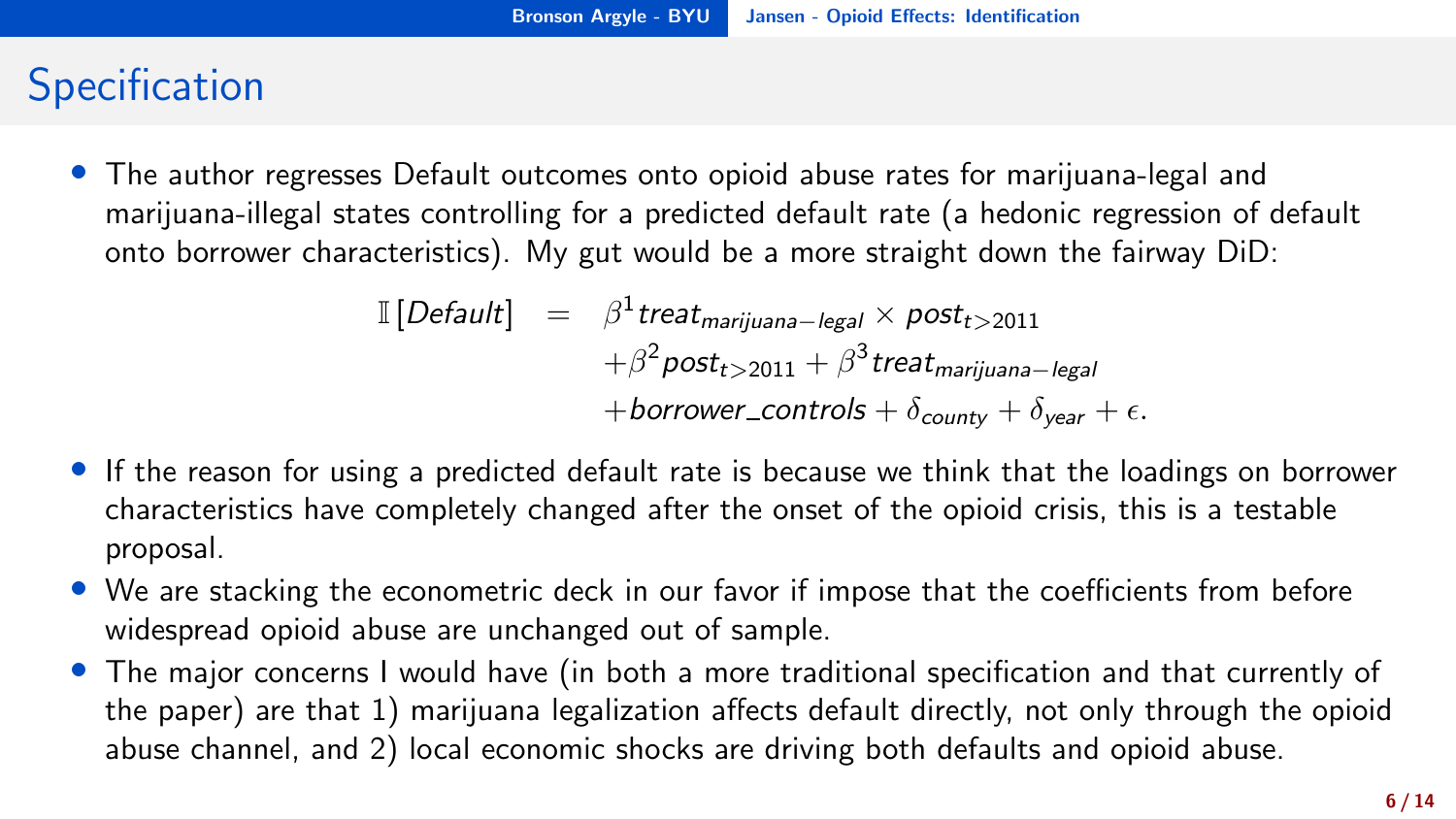Exclusion Restriction of Using Marijuana Legalization as an Instrument for Opioid Abuse (1/2)

• The ER is that marijuana legalization only effects loan defaults through the induced substitution from opioids. (failed Alcohol abuse rates right after law change placebo test)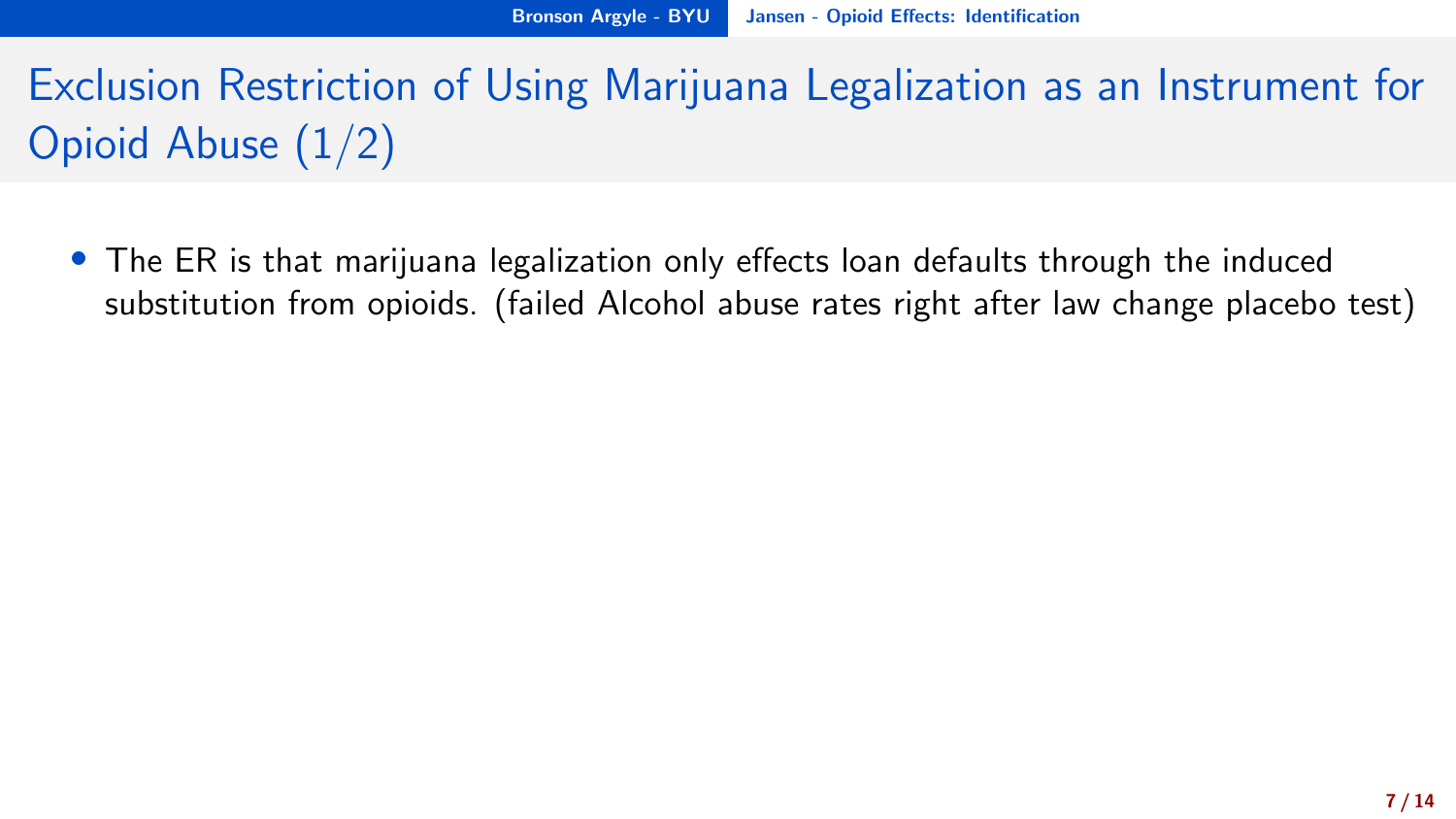Exclusion Restriction of Using Marijuana Legalization as an Instrument for Opioid Abuse (1/2)

- The ER is that marijuana legalization only effects loan defaults through the induced substitution from opioids. (failed Alcohol abuse rates right after law change placebo test)
- The author argues that the bias is against the results in the paper if marijuana legalization pushes up default rates than the true opioid abuse effect is greater than reported. I think this assumption is debatable, but I'm willing to go along. (It seems totally plausible to me to spin stories of marijuana use helping people manage pain or anxiety and being less likely to default). Can we give an upper bound as well?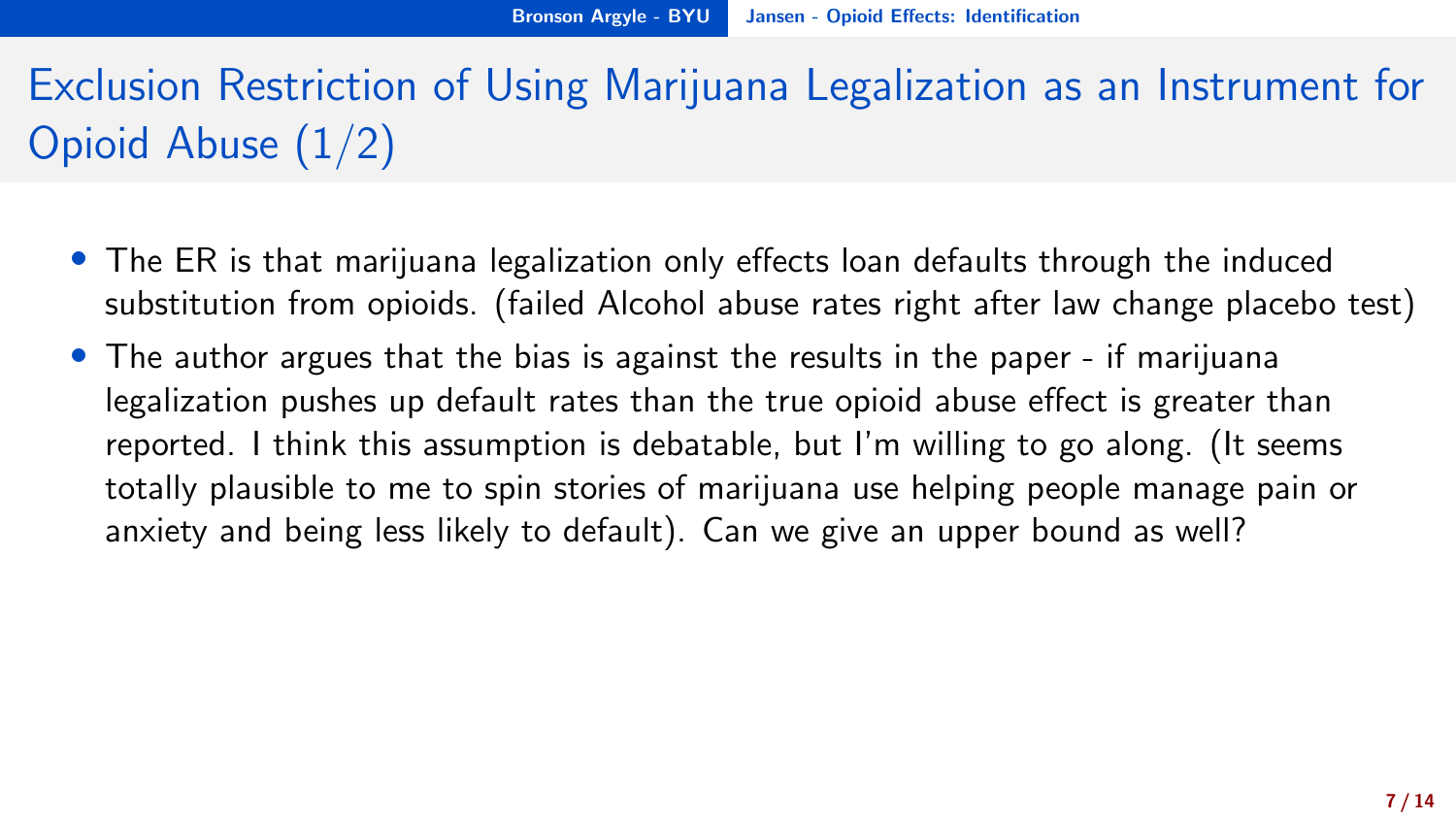Exclusion Restriction of Using Marijuana Legalization as an Instrument for Opioid Abuse (1/2)

- The ER is that marijuana legalization only effects loan defaults through the induced substitution from opioids. (failed Alcohol abuse rates right after law change placebo test)
- The author argues that the bias is against the results in the paper if marijuana legalization pushes up default rates than the true opioid abuse effect is greater than reported. I think this assumption is debatable, but I'm willing to go along. (It seems totally plausible to me to spin stories of marijuana use helping people manage pain or anxiety and being less likely to default). Can we give an upper bound as well?
- It seems to me that the argument that marijuana and opioids are suitable substitutes makes the exclusion restriction difficult to claim - whatever microfoundation we have for opioids affecting LHS variables (e.g., drug-induced financial and labor market irresponsibility) is also a potential channel for marijuana, by assumption.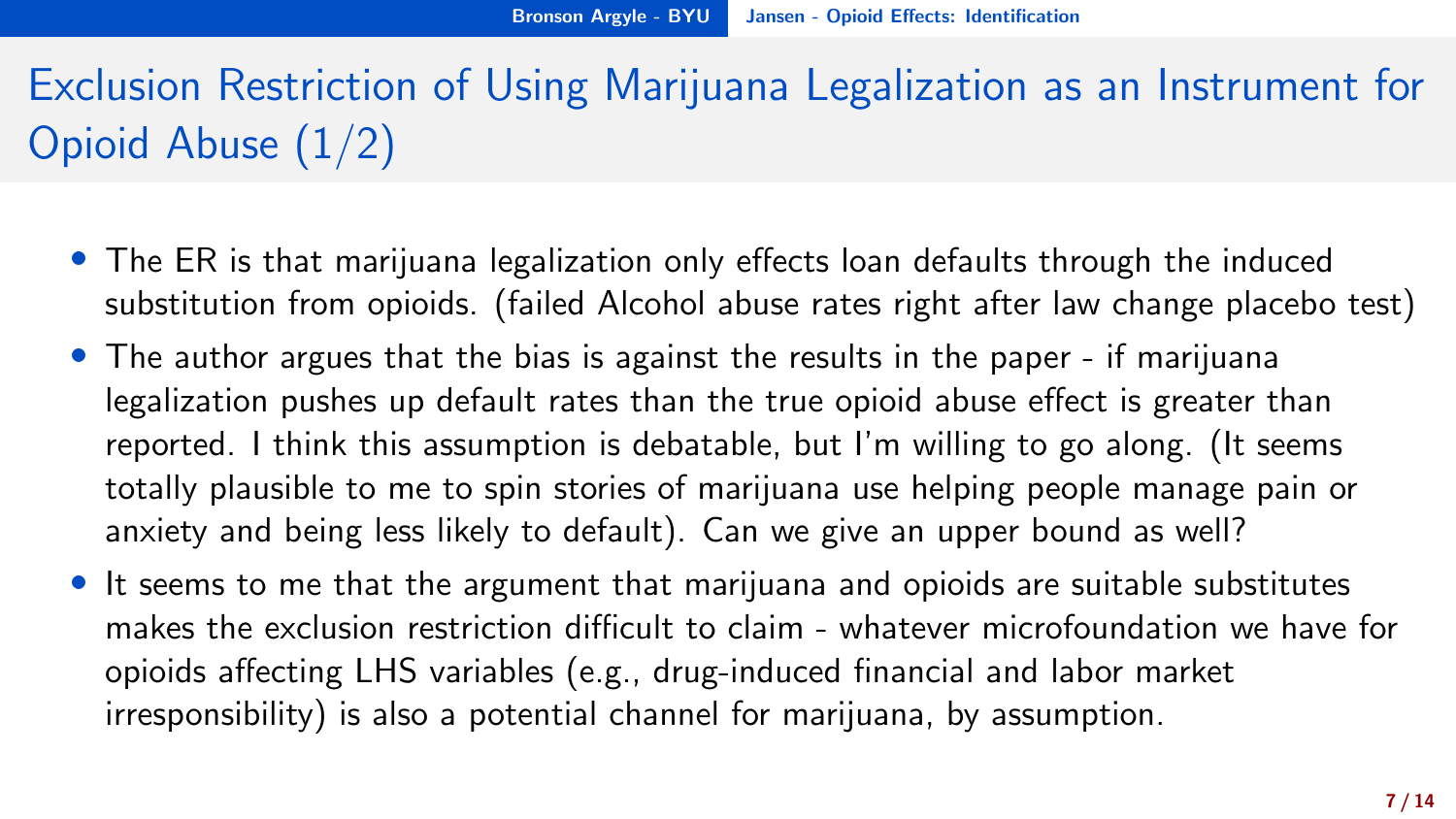Exclusion Restriction of Using Marijuana Legalization as an Instrument for Opioid Abuse (2/2)

- A possibly larger threat to identification is local economic conditions.
	- evidence examining the genesis of opioid abuse would confirm the connection to local economic factors (e.g., the local factory closes, and I am forced into a much lower paying job, and this fosters drug abuse). (Case & Deaton, 2015, 2017, and Charles et al, 2018)
- The author is aware of this and tries to control for local economic shocks using local unemployment and labor participation rates, but these are not really adequate to rule out the possibility that local economic shocks drive both opioid abuse and auto loan default rates (I leave my high paying job and go to a low-paying job and subsequently increase drug usage). Local income controls?
- So how could we get around this? Exploit municipalities that have different drug laws. For example, let's take a deeper look at the state of Colorado's marijuana legality.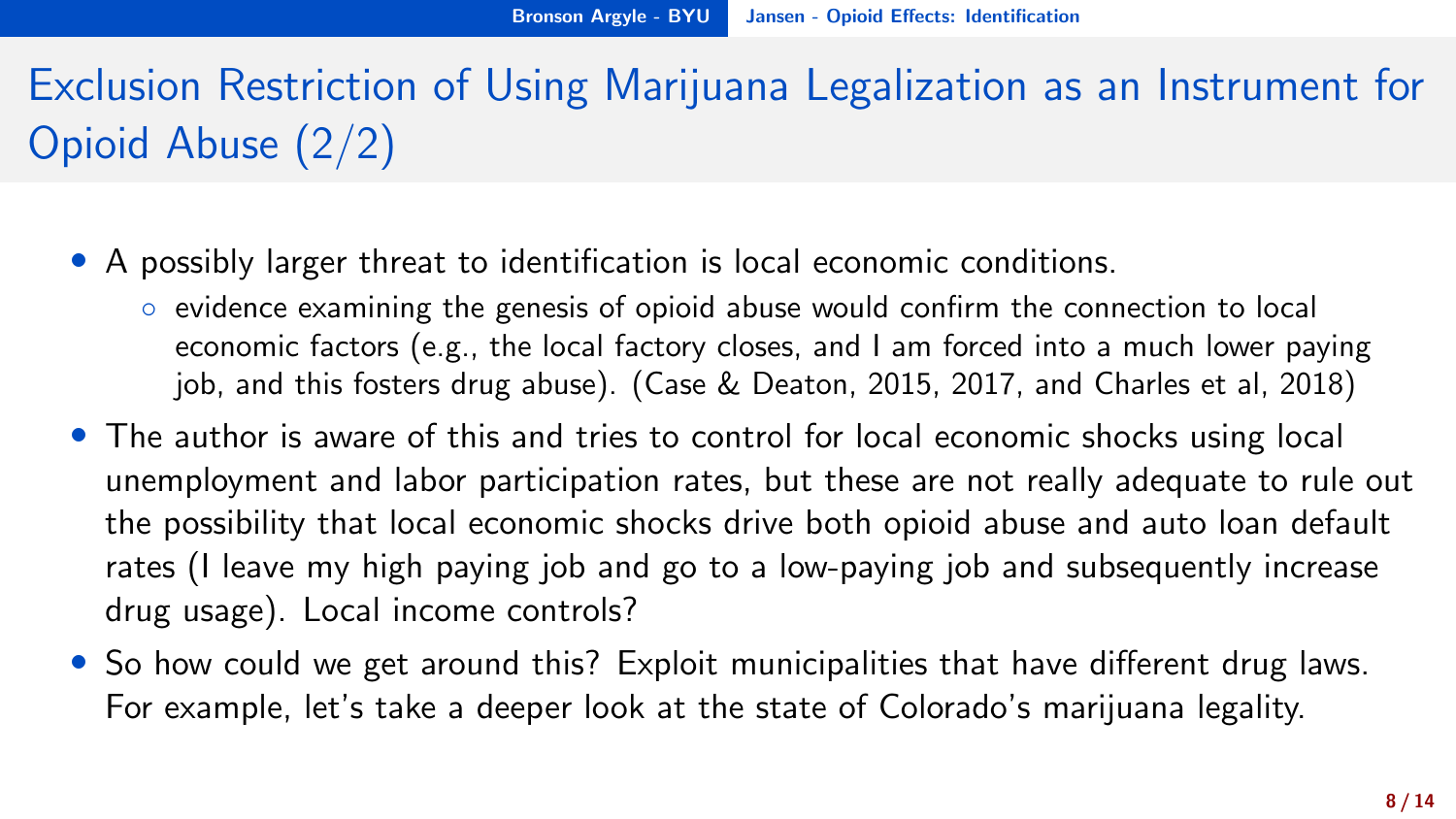### Digging a little into Colorado's Amendment 64 (2012-2014)



- As of April 2017, 176 of Colorado's 272 municipalities prohibit retail marijuana activity.
- Can we examine neighboring counties and compare outcomes before and after the law change?
	- Certainly people can drive across county lines, but this then becomes a comparison of treatment intensity.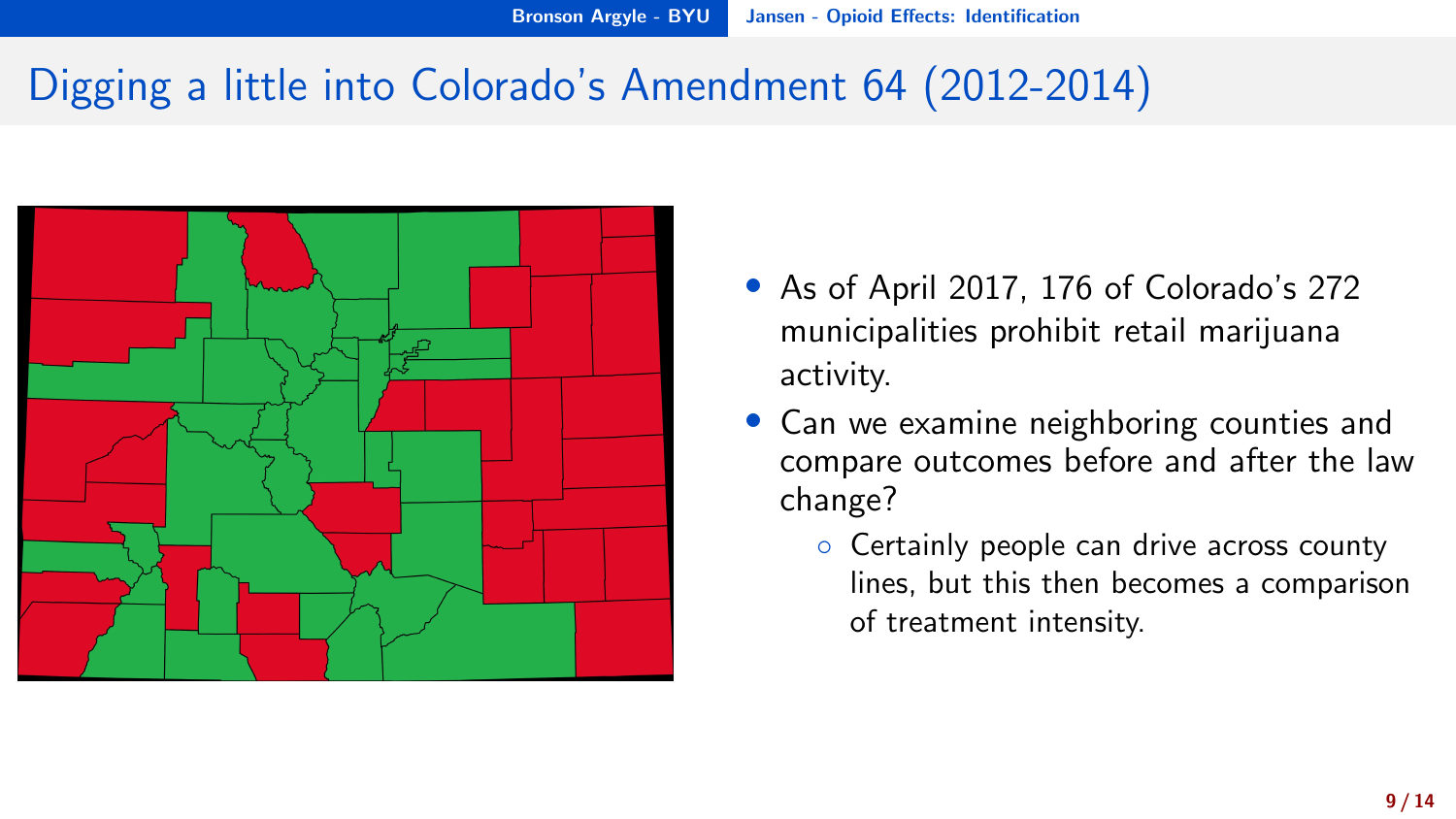Marijuana legalization in Colorado (2014), Washington (2014), & Oregon (2015)

- The decision to legalize marijuana is not random at the state or county level. Is it exogenous to the LHS variables of the paper?
	- This legislation is a boon to state budgets (\$44 million in excise taxes raised in 2014 in Colorado from the fees associated with legal commercial sales). Did these three states have economic conditions that drove default rates and also pushed them, on the margin, to legalize marijuana as a source of revenue?
- So, this is not perfect, and it's really an instrument for marijuana's effects, but I think this is the right flavor of strategy.
- Can we exploit Florida's policy change (discussed in appendix C and used by Ouimet et al (2019) and a previous version) to shore up this concern about local economic shocks? I honestly find this approach more convincing than marijuana legalization.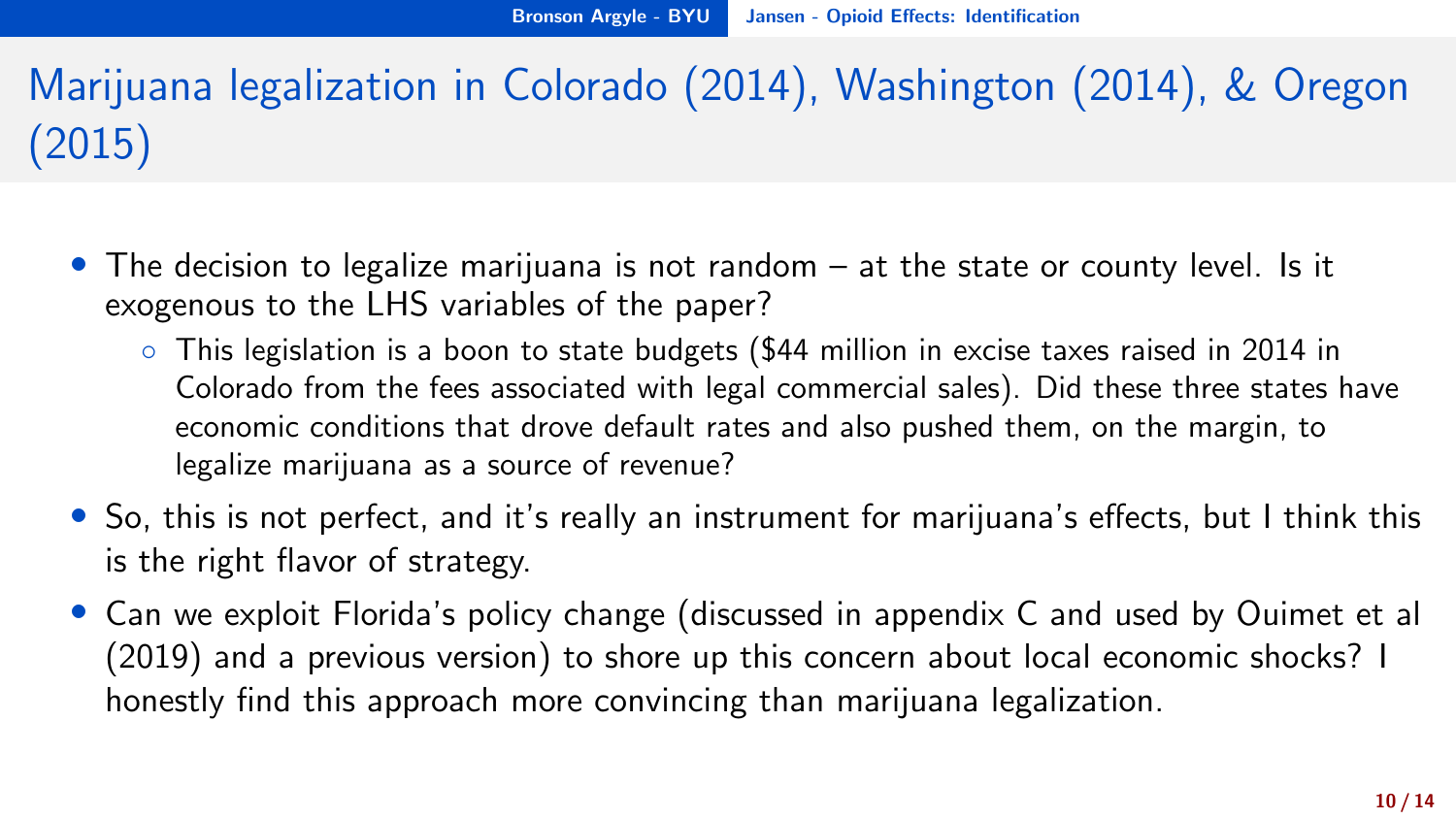#### Treatment Timing



#### • What happened in 2011?

• It would be nice to have more of a background for why the kink in abuse rates – i.e., microfunded change in the numerator or the denominator?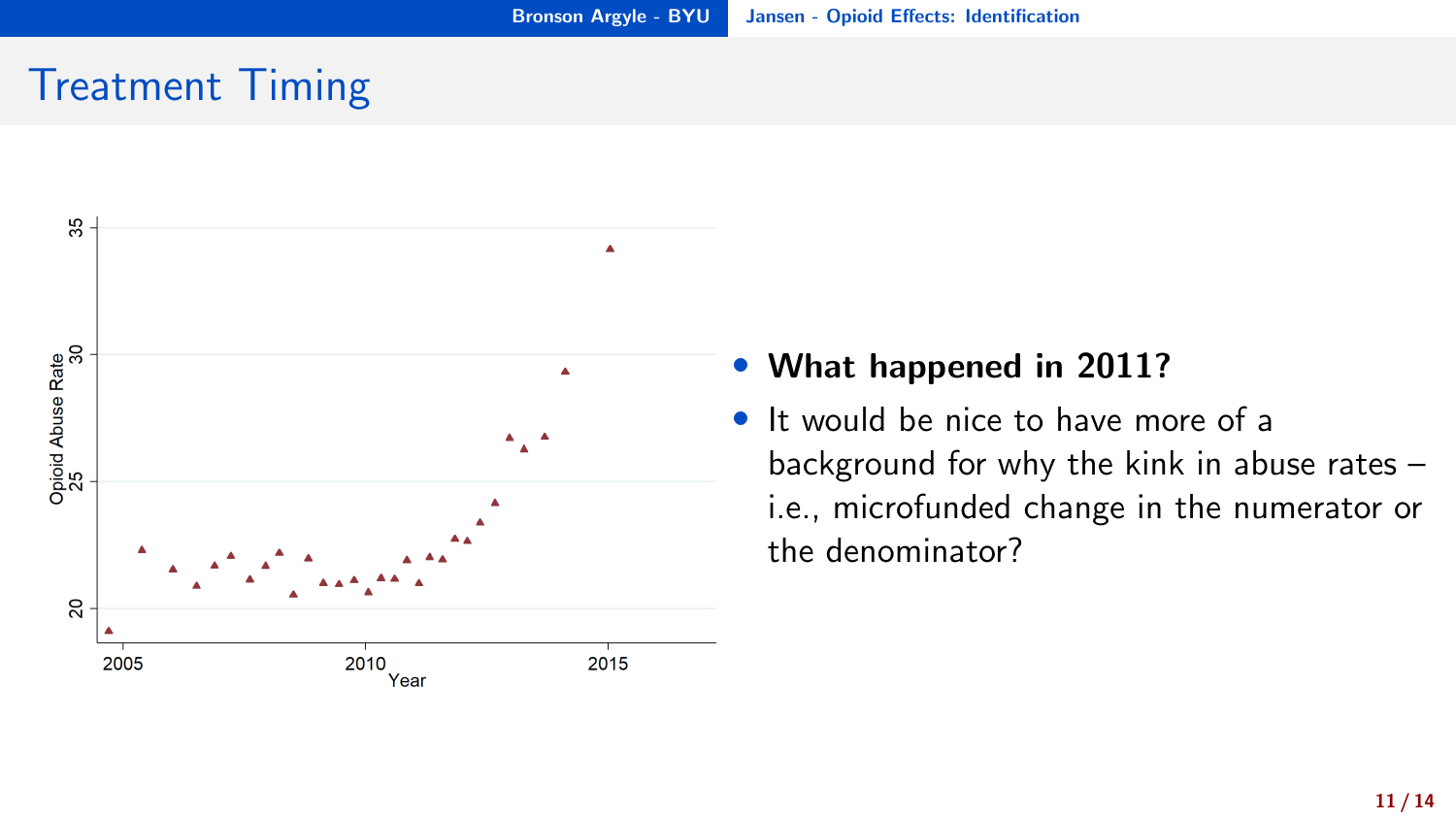#### <span id="page-13-0"></span>Other Thoughts/Small Technicals - In Some Particular Order

- Frieden & Houry (2016) 1.82/1000 versus 24.82/1000 abuse rate
- Consistency of specification FEs for all table and figures (county vs. state). Sometimes have dealership FEs?
- Sample size consistency and summary stats for sample actually used
- check denominator of opioid abuse in 1st stage (prescriptions onto instrument)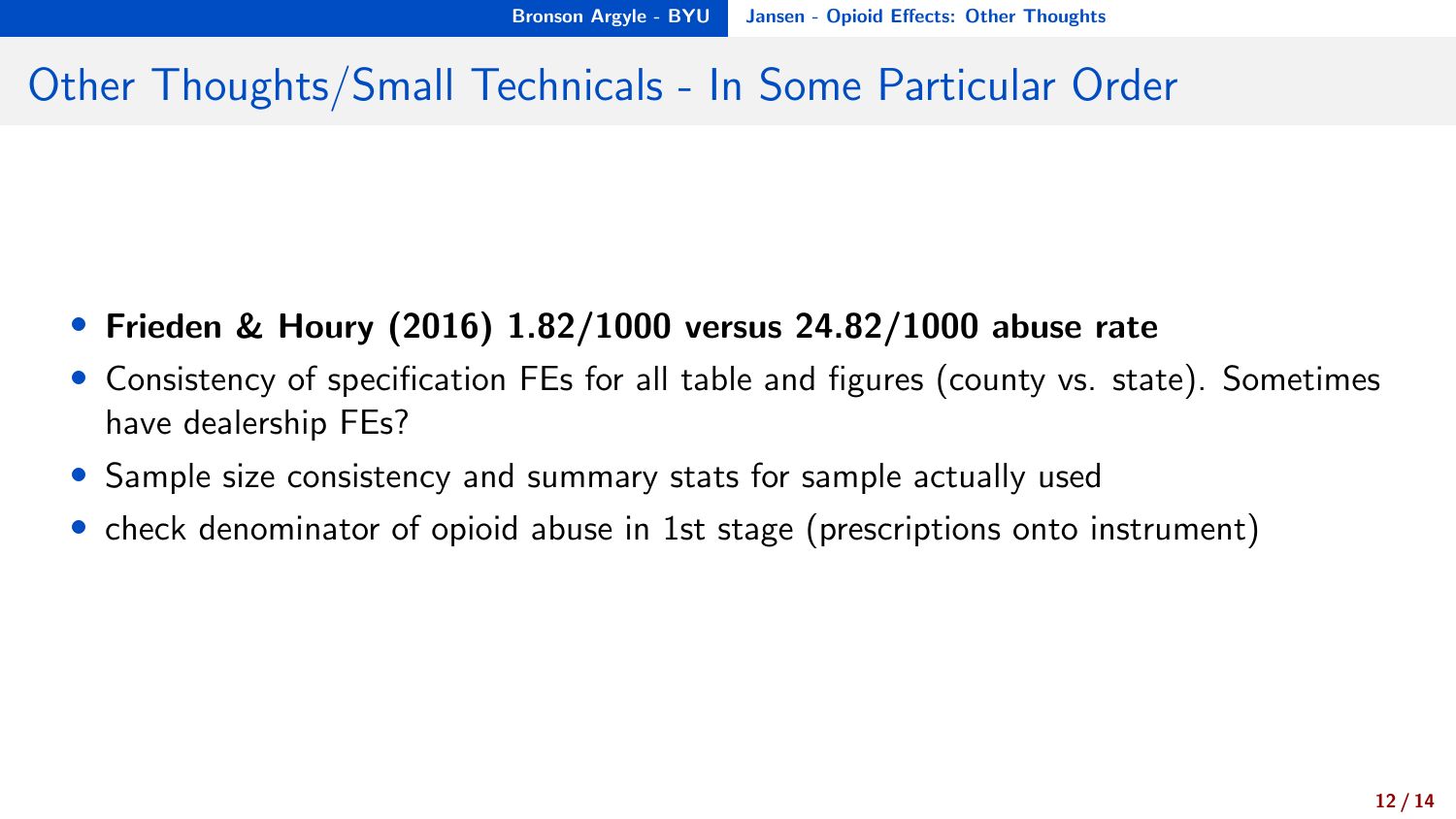#### Conclusion

- I think this is an interesting and timely paper exploring the financial effects of opioid abuse.
- I wonder about the null hypothesis and plausible violations of the exclusion restriction.
- I think ruling out local economic shocks is key, and this suggests that exploiting variation across neighboring municipalities may be the way to go.